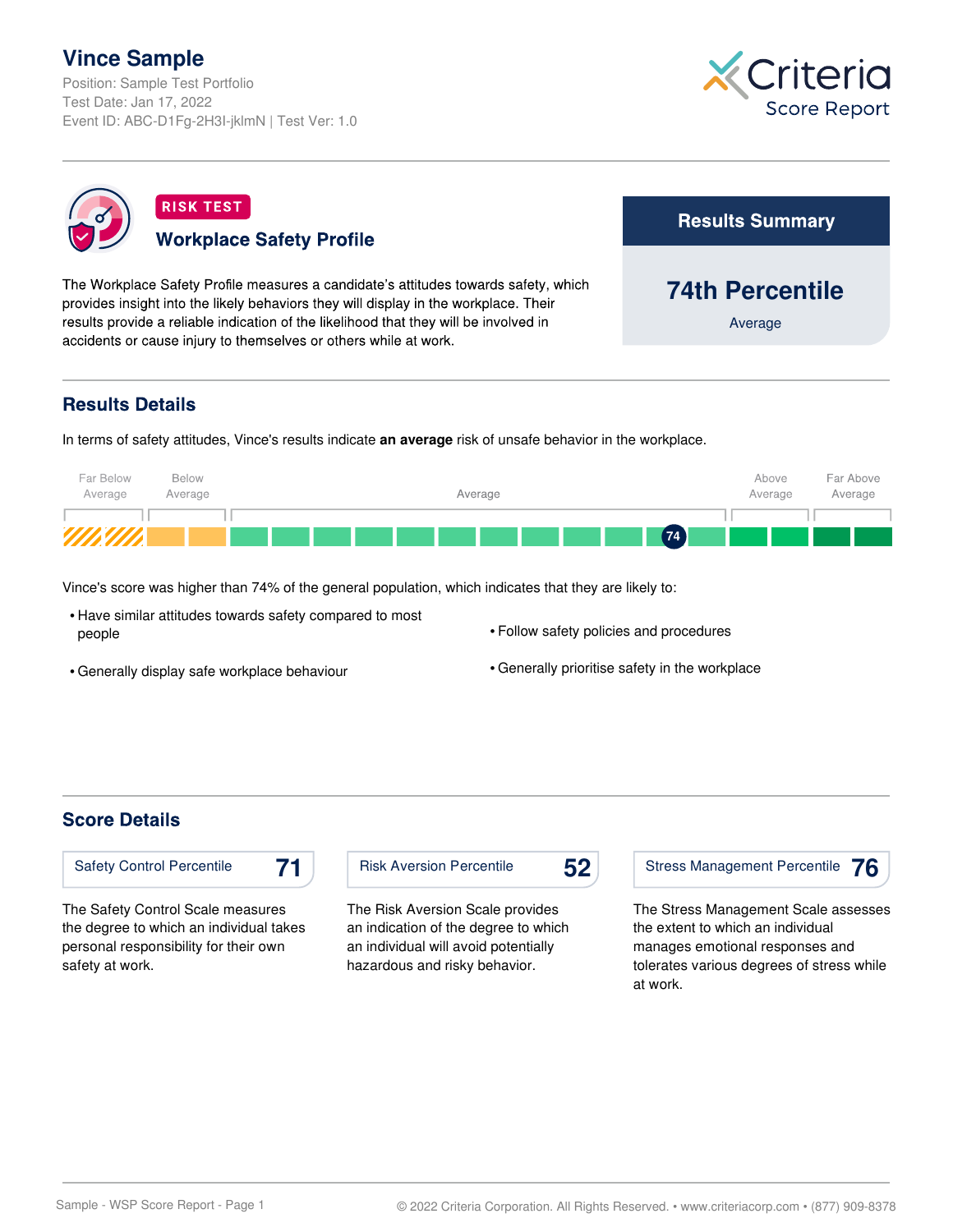### **Interview Questions**

These questions are based on this candidate's responses to some of the questions included in the assessment and highlight areas you may choose to investigate further if they progress to the interview stage.

#### **Risk**

• Sometimes, it might be exciting for people to take chances. What might be something that would be thrilling to you?

#### **Safety**

• What type of employee behaviour do you believe contributes to workplace accidents?